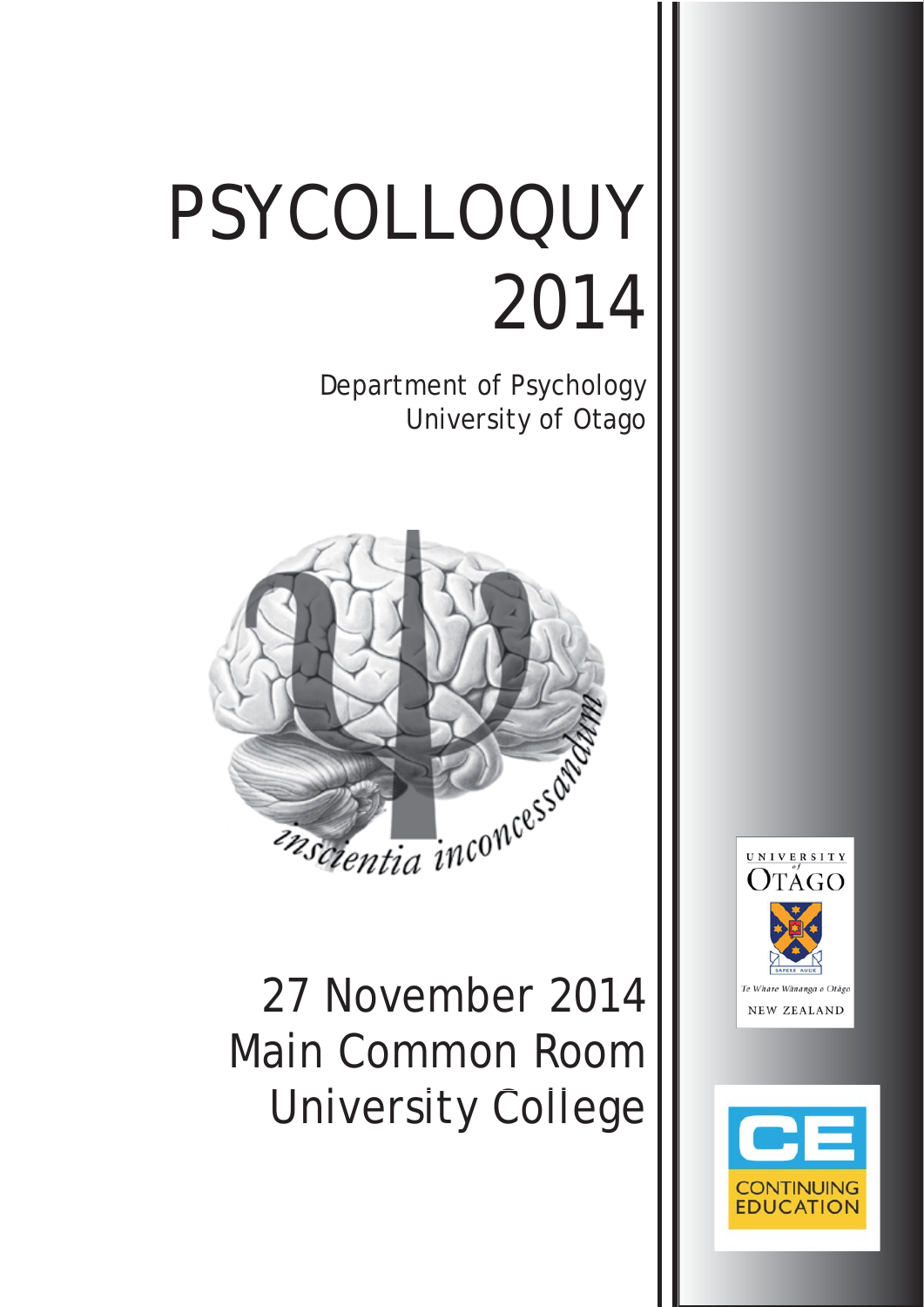# *Welcome to Psycolloquy 2014*

*This year we are pleased to have Associate Professor Nigel Dickson give the keynote address titled* 

### *Aspects of sexual health and behaviour in early childhood*

*Associate Professor Nigel Dickson iniƟ ally trained and worked as a specialist paediatrician before undertaking further training in epidemiology and public health. Since 1990 he has worked with the AIDS Epidemiology Group – of which he is now the Director – in the Department of Preventive and Social Medicine, and been involved in the study of Sexual and ReproducƟ ve Health and Behaviour in the Dunedin Multidisciplinary Health and Development Study (DMHDS).* 

*In addition, there will be presentations of research by students from within the Department of Psychology and a prize for the best student presentation.*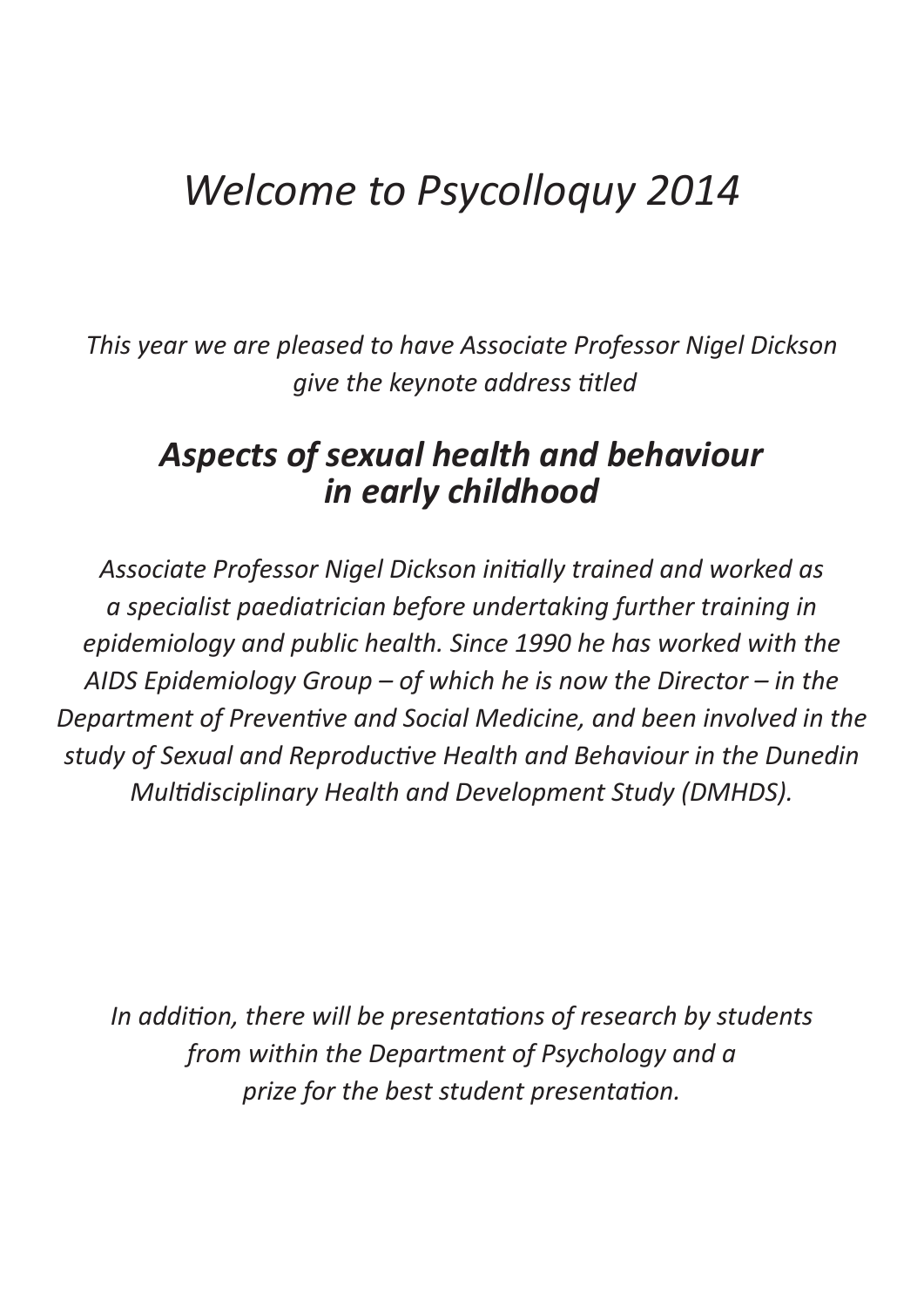# Psycolloquy 2014 Committee

Julien Gross Fiona Jack Helena McAnally

# Special thanks to

Michael Colombo **Cara Duffy** Department of Psychology Technicians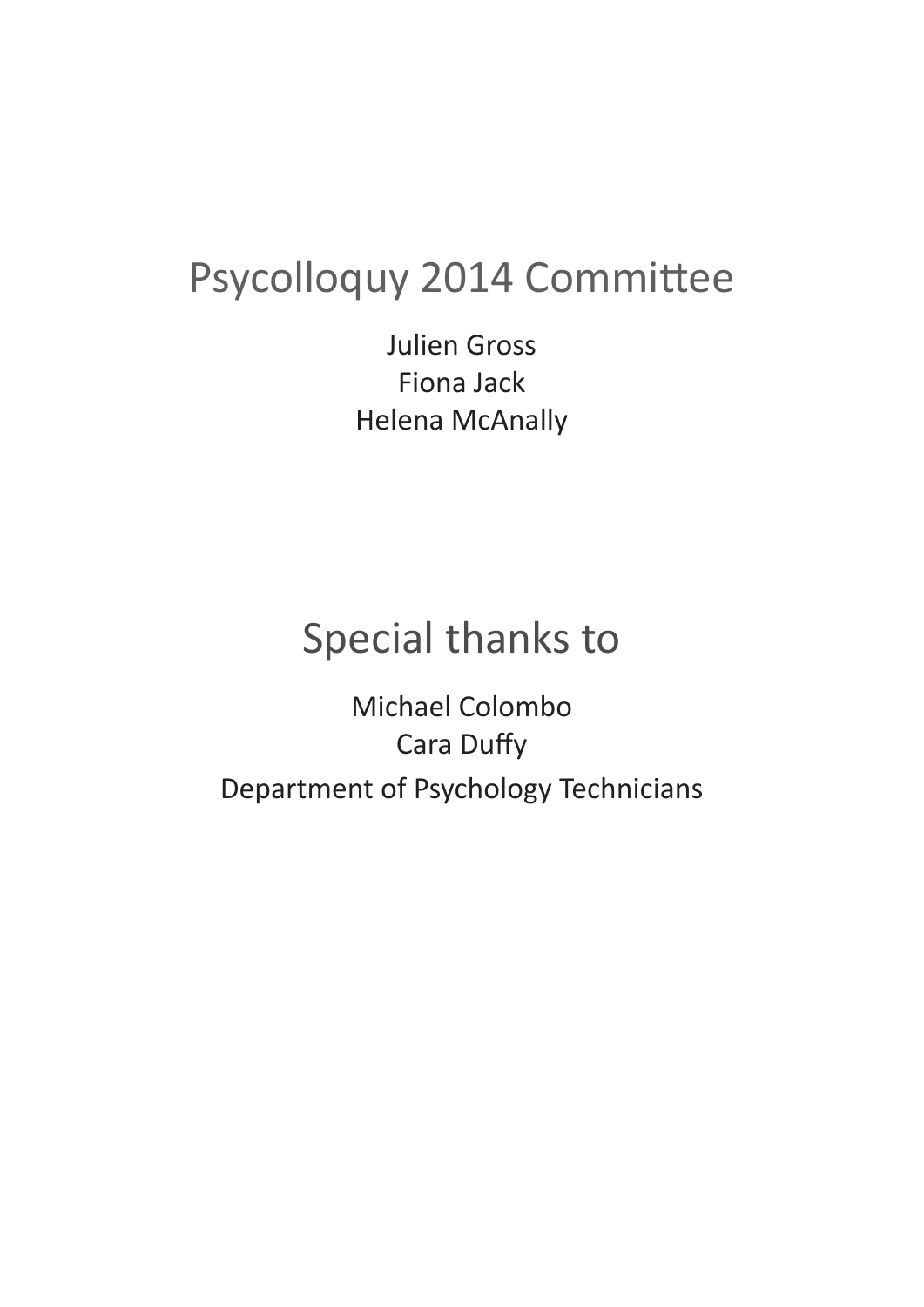# Psycolloquy 2014

#### 8.30 am BREAKFAST

| 9.00 am Shika Das and Amanda Clifford<br>Elaborations, efficacy, and education: The relationship between<br>elaborative reminiscing, parental self-efficacy and school readiness |
|----------------------------------------------------------------------------------------------------------------------------------------------------------------------------------|
| 9.15 am <b>Jessica Johnston</b><br>Getting ready for school: From there to here and here to there                                                                                |
| 9.30 am Abigail Pigden<br>Does reading make you angry? Investigating the effects of violent<br>literature on aggressive cognitions and prosocial tendencies                      |
| 9.45 am Mohamad Fairuz Yahaya<br>Using gene transfer to combat Alzheimer's Disease                                                                                               |
| 10.00 am Thom Elston<br>A dual loop hypothesis of schizophrenia                                                                                                                  |
| 10.15 am Emma Beeby<br>Are pigeons' choices affected by the number of alternatives<br>available?                                                                                 |

#### 10.30 am MORNING TEA

#### 11.00 am KEYNOTE ADDRESS

#### *Associate Professor Nigel Dickson, MD* Aspects of sexual health and behaviour in early adulthood

12.15 pm LUNCH

1.30 pm *David Barton*

The effect of liking on having a good or bad first name

#### 1.45 pm *Kahla Redman*

Paperbacks and prejudice: Can reading fiction influence attitudes towards women?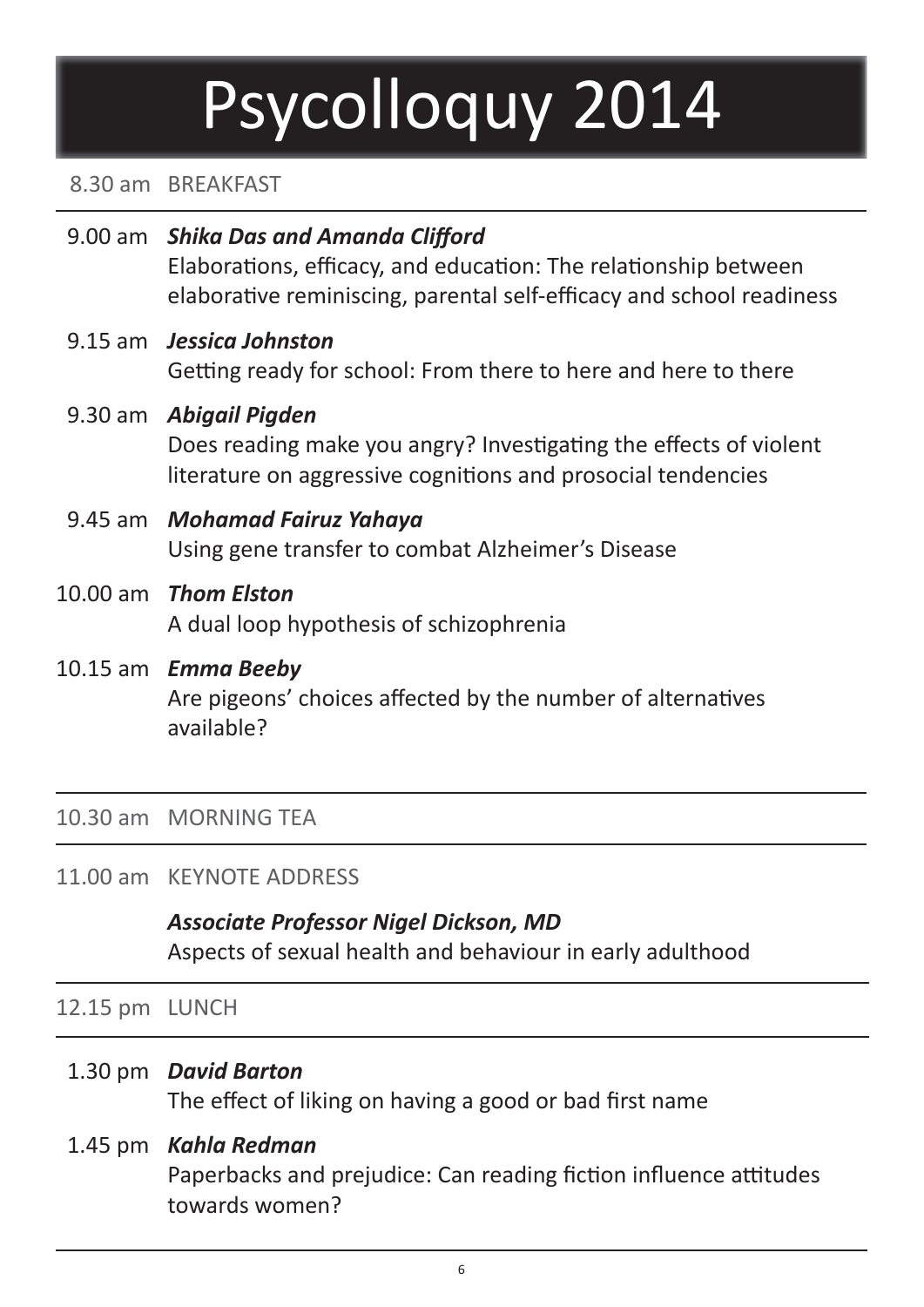#### 2.00 pm *Vahideh Karimirad*

Alcohol appraisals and their impact on remembering and predicting emotional response to alcohol

#### 2.15 pm *Anna Barham* Living with an invisible neurological condition: An interpretative phenomenological analysis

#### 2.30 pm *Becky Harding*

A.B.C. links to reading: Associations between academic enabling skills, reading performance, and sleep-disordered breathing in children

#### 2.45 pm *Sarah Maessen*

School performance in children before and after adenotonsillectomy: A case control study

#### 3.00 pm AFTERNOON TEA

 3.30 pm *Olivia Scobie* The relationship between discrimination and belonging

#### 3.45 pm *Bruno Aldaz* The experience of cancer treatment: A qualitative study of patients' experiences during adjuvant treatment in New Zealand

 4.00 pm *Ann Cronin* Why not paint 1000 words? Drawing as an encoding tool

#### 4.15 pm *Bridget Irvine*

"Of course I lied, mum asked me to!" The effect of cross-examination on children's responses when they have been coached to lie

 4.30 pm *Celia Guido Mendes* Is bilingualism an advantage? Evidence from the Simon Task

#### 4.45 pm STUDENT PRIZE PRESENTATION

*We would like to thank Continuing Education and the Department of Psychology for supporting Psycolloguy 2014, the Department's presentation day for students' research.*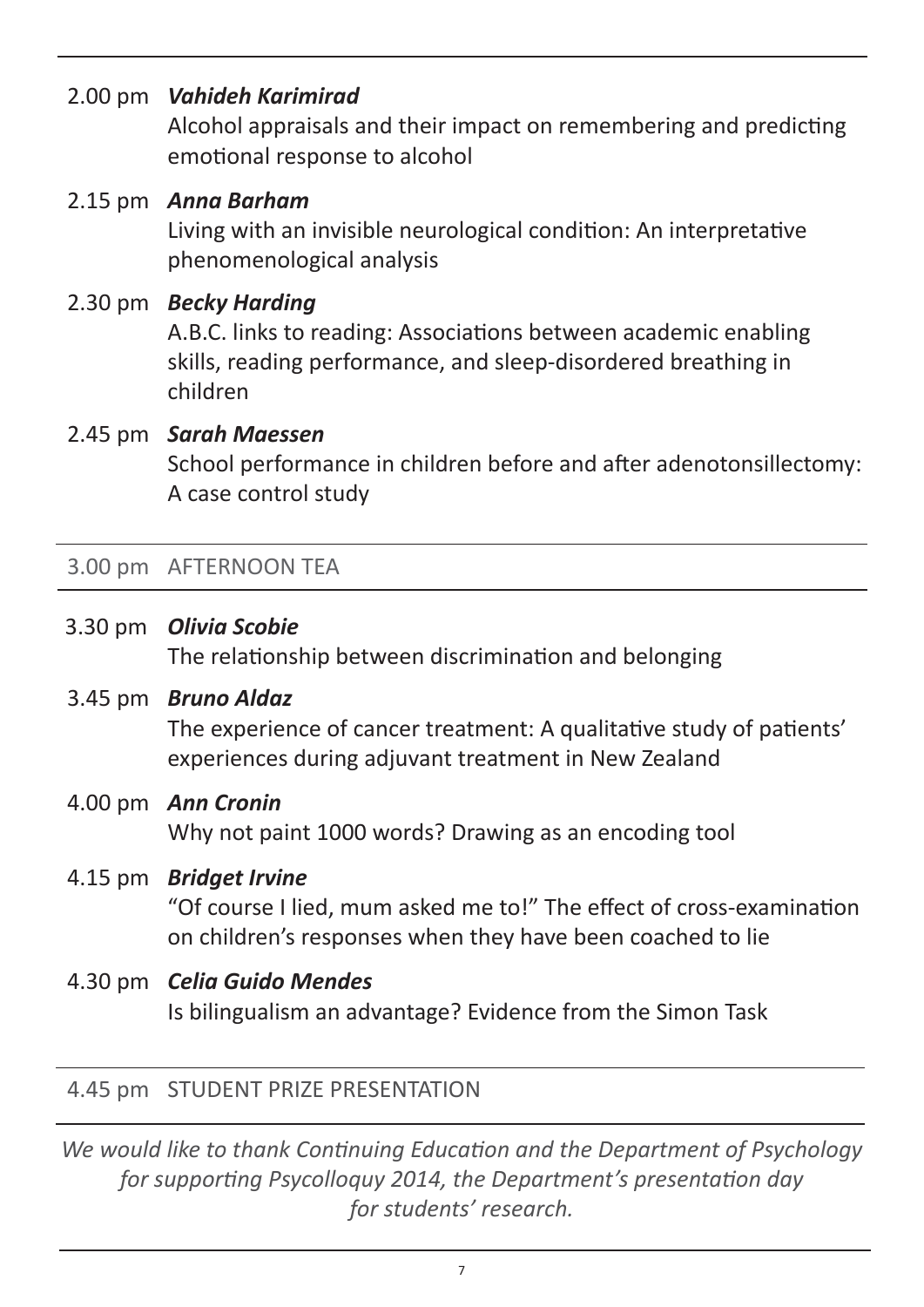# **KEYNOTE ADDRESS**

### **Aspects of sexual health and behaviour in early adulthood**

### *Associate Professor Nigel Dickson, MD*

*Director of AIDS Epidemiology Group* **Department of Preventive and Social Medicine, University of Otago** 

Information on sexual and reproductive health and behaviour has been asked of the participants in the Dunedin Multidisciplinary Health and Development Study (DMHDS) since the age 18 assessment in 1990/1991. This component of the study is now the longest running comprehensive cohort study of sexual behaviour. Nigel will briefly present on three separate analyses that explore aspects of sexual health, sexuality and the reporting of sexual behaviour over different age periods in early adulthood.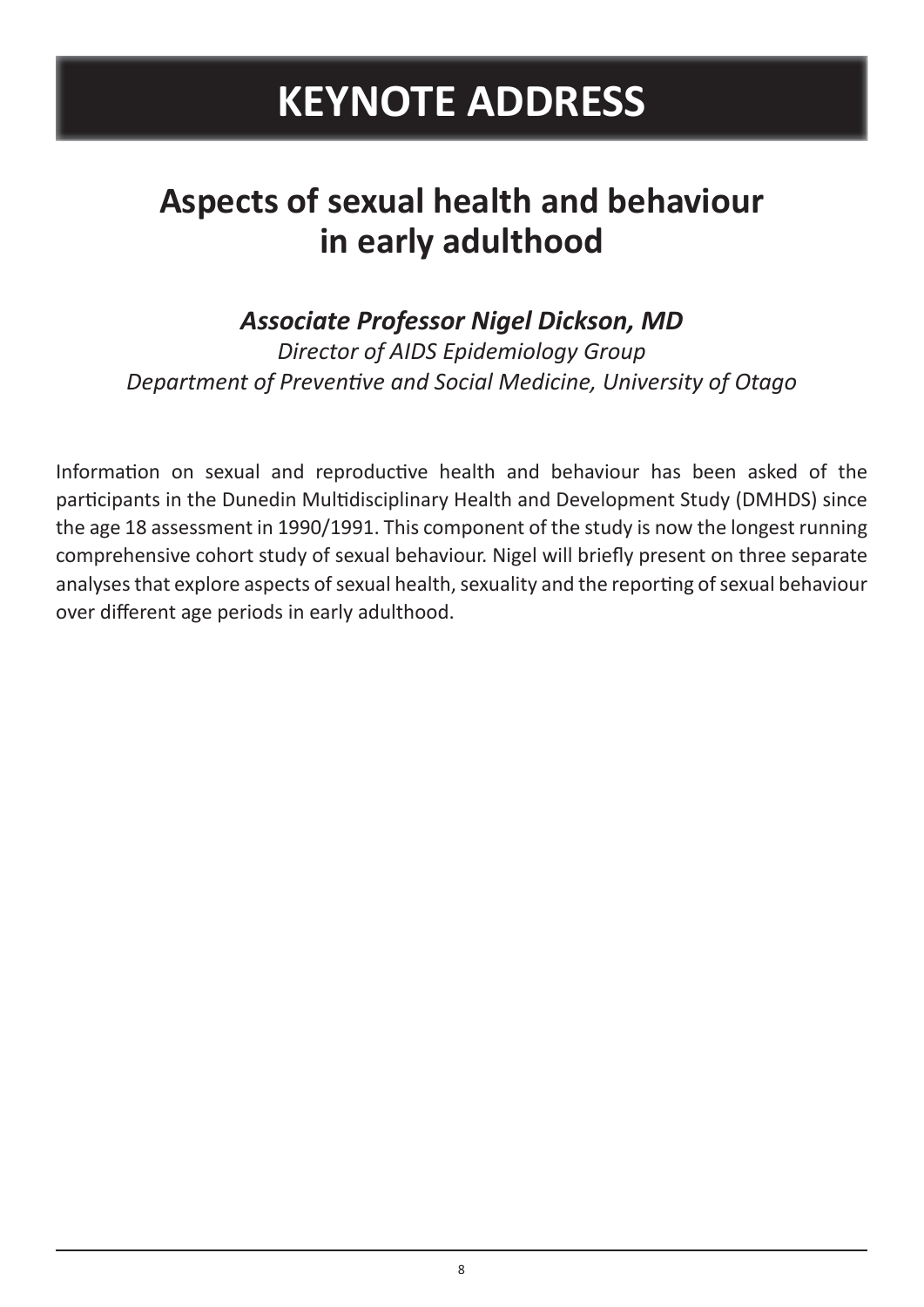# **Elaborations, efficacy, and education: The relationship between elaborative reminiscing, parental self-effi cacy and school readiness**

### *S. Das, A. Cliff ord, E. Schaughency, S. Robertson, E. Reese and J. Johnston*

*Department of Psychology, University of Otago*

Oral language provides the foundation for many areas of childhood development, including literacy acquisition, language development, and socio-emotional understanding. Elaborative reminiscing refers to parent-child conversation practices involving a focus on past shared and non-shared knowledge, in which utterances provide rich detail about the event. Elaborative reminiscing is thought to provide opportunities for the transmission of important ideas and practices that are valued by parents. Furthermore, elaborative reminiscing styles may be used to establish cause and effect, aid meta-cognitive processes, and strengthen social bonds. Recently, there has been a shift in focus on the role of parental psychological variables on reminiscing styles. Specifically, emerging parenting self-efficacy literature has found links between the strength of parental self-efficacy and early language and literacy skills. Given that the English language has evolved to capture the unique "Kiwi-isms" of NZ, our study aims to explore the similarities and differences in the underlying mechanisms and function of reminiscing on children's socio-emotional, language and literacy development within the home environment. In addition, we wish to explore the role of parental self-efficacy on reminiscing practices.

As part of a wider school readiness intervention, "The Getting Ready For School" programme, 67 mother-child dyads were recruited through local kindergartens and childcare centres. These dyads were asked to record a reminiscing conversation about a positive event with their four-year-old children. Mothers were also asked to complete a domain-specific measure of self-efficacy and report how often they engaged in reminiscing practices across seven days. Preliminary findings revealed a link between parental self-efficacy and frequency of reported reminiscing practices. However, frequency did not appear to be linked to observed reminiscing practices or child language and literacy development.

Further analysis will explore the differing relationship between the quantity and quality of reminiscing practices, and the role of parental self-efficacy on child outcomes.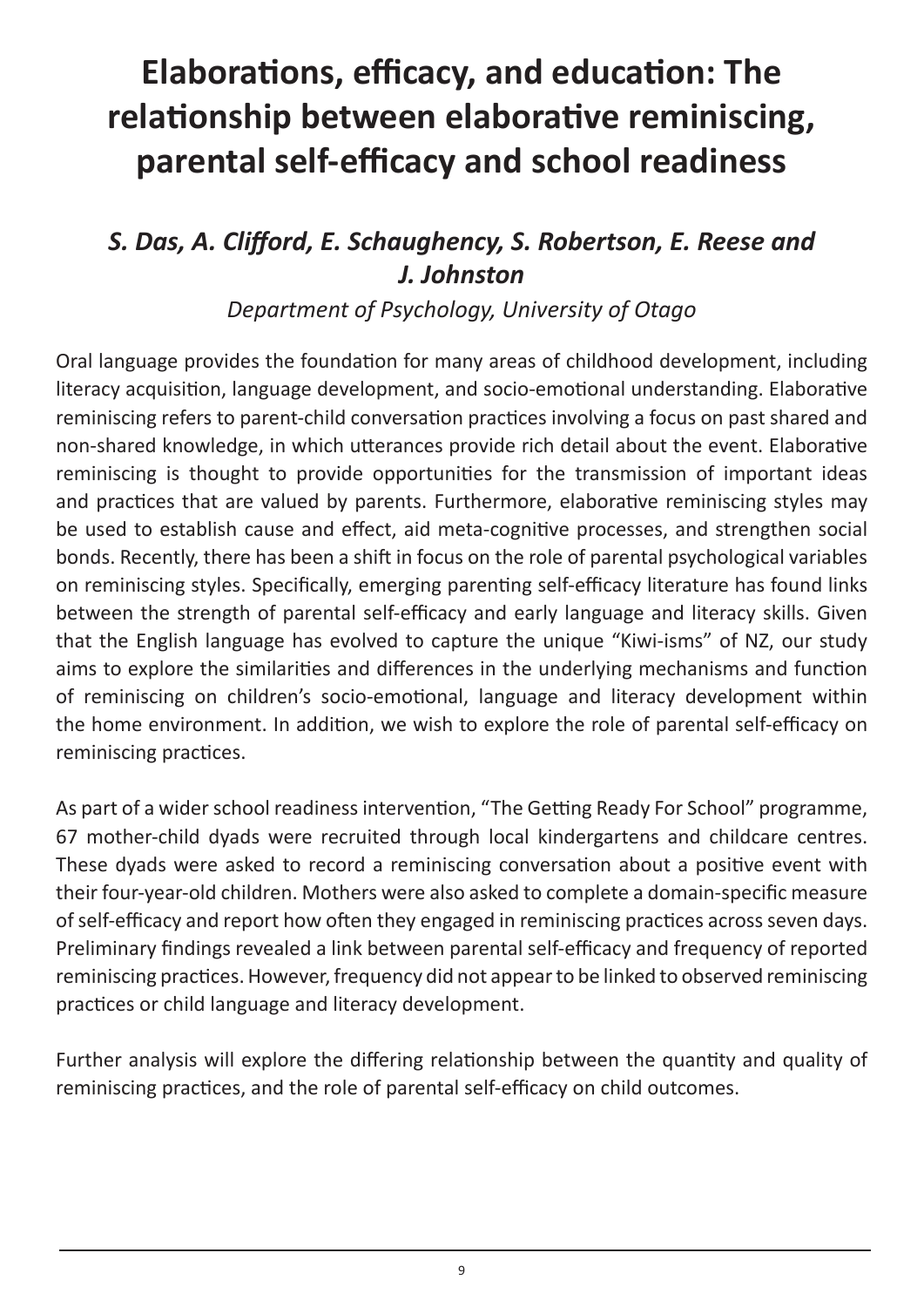### **Getting ready for school: From there to here and here to there**

### *J. Johnston, E. Reese, E. Schaughency and S. Das Department of Psychology, University of Otago*

Family involvement throughout early childhood is integral for scaffolding children's development and, ultimately, their academic success once they transition to primary school. However, many parents report that they do not feel adequately equipped to support their children's learning at home. To address this need, we developed and disseminated two evidence-based, preventive interventions that trained parents to read and talk about books with their preschoolers in ways that consolidate pre-academic skills. The primary aim of this study was to investigate the effectiveness of two methods in advancing children's vocabulary, narrative and phonological awareness, thus paving the way for future school achievement.

Methods. Two styles of reading and talking about books were tested: a meaning-based intervention called Rich Reading and Reminiscing (RRR) and a sound-based intervention called Strengthening Sound Sensitivity (SSS). Parents in both experimental conditions received a onehour training session and were assigned 12 picture books over a six-week period. Families in an activity control condition received weekly activity packs over the same six-week period. A total of 70 families participated in three cohorts over 2013-2014, with the child participants pre- and post-tested using established language and literacy measures.

Results. Preliminary results showed no statistically significant growth in children's vocabulary or story comprehension over the six weeks. However, children's letter knowledge increased for both experimental groups compared to the control group. Phonological awareness also increased for the children in the SSS condition compared to RRR and the control.

Conclusions. The initial results are promising and we will continue to monitor the children's progress over the next year. Ultimately, these results will aid in the continued development of a comprehensive oral language intervention for parents of preschoolers.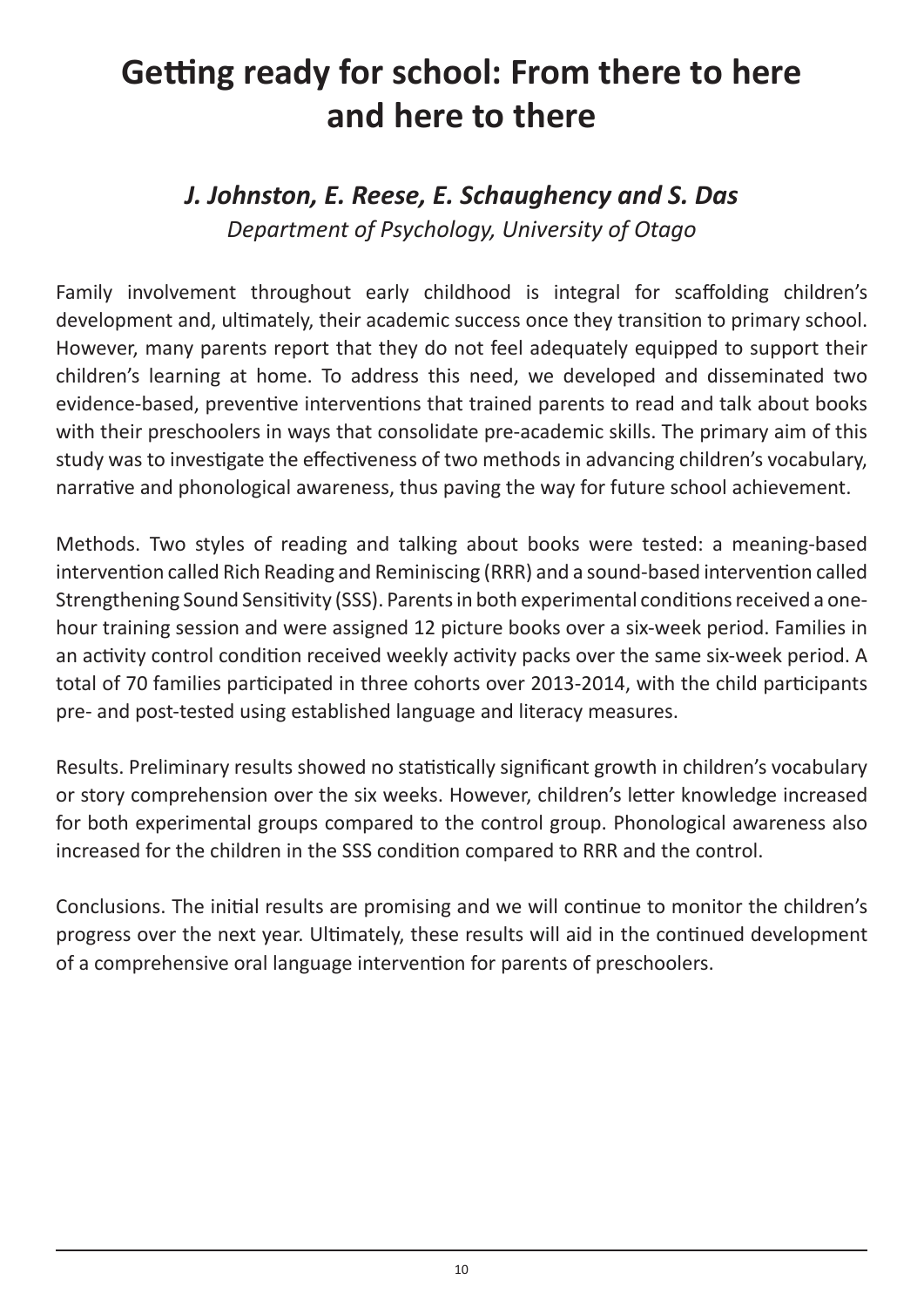# **Does reading make you angry? Investigating the effects of violent literature on aggressive cognitions and prosocial tendencies**

#### *A. R. Pigden, J. Todd, E. Reese and H. McAnally Department of Psychology, University of Otago*

Violent content in television, video-games, and music has been shown to increase aggressive thoughts and decrease pro-social behaviour. The aim of this research was to see if reading violent stories produces the same effects as exposure to other violent media. In the first study, 63 University of Otago students were randomly assigned to one of four conditions, in which they watched either a violent or nonviolent television clip, or read a violent or nonviolent corresponding literature extract, all of 20 minutes in length. All participants completed an Implicit Association Task, an Intent Attribution measure, several pro-social questionnaires and an engineered helping task. Results showed no significant effects of media condition on our outcome measures. In Study 2 we used a less complex source material for the media extracts, and shortened the exposure to ten minutes. We also used a word-prime task rather than the IAT, and added a no-media control condition. Participants were shown either a violent clip, asked to read a corresponding violent extract, or were not exposed to any media. Results showed no effect of media condition on our aggression measures. There was a significant effect for the helping task; participants in the no-media condition were significantly more helpful than those in either the literature or television conditions. Planned comparisons indicated that those exposed to the violent television were the least helpful, followed by those in the literature condition, and then by those in the no-media condition. These results indicate that violent literature decreases pro-social tendencies, but not to the same extent as violent television.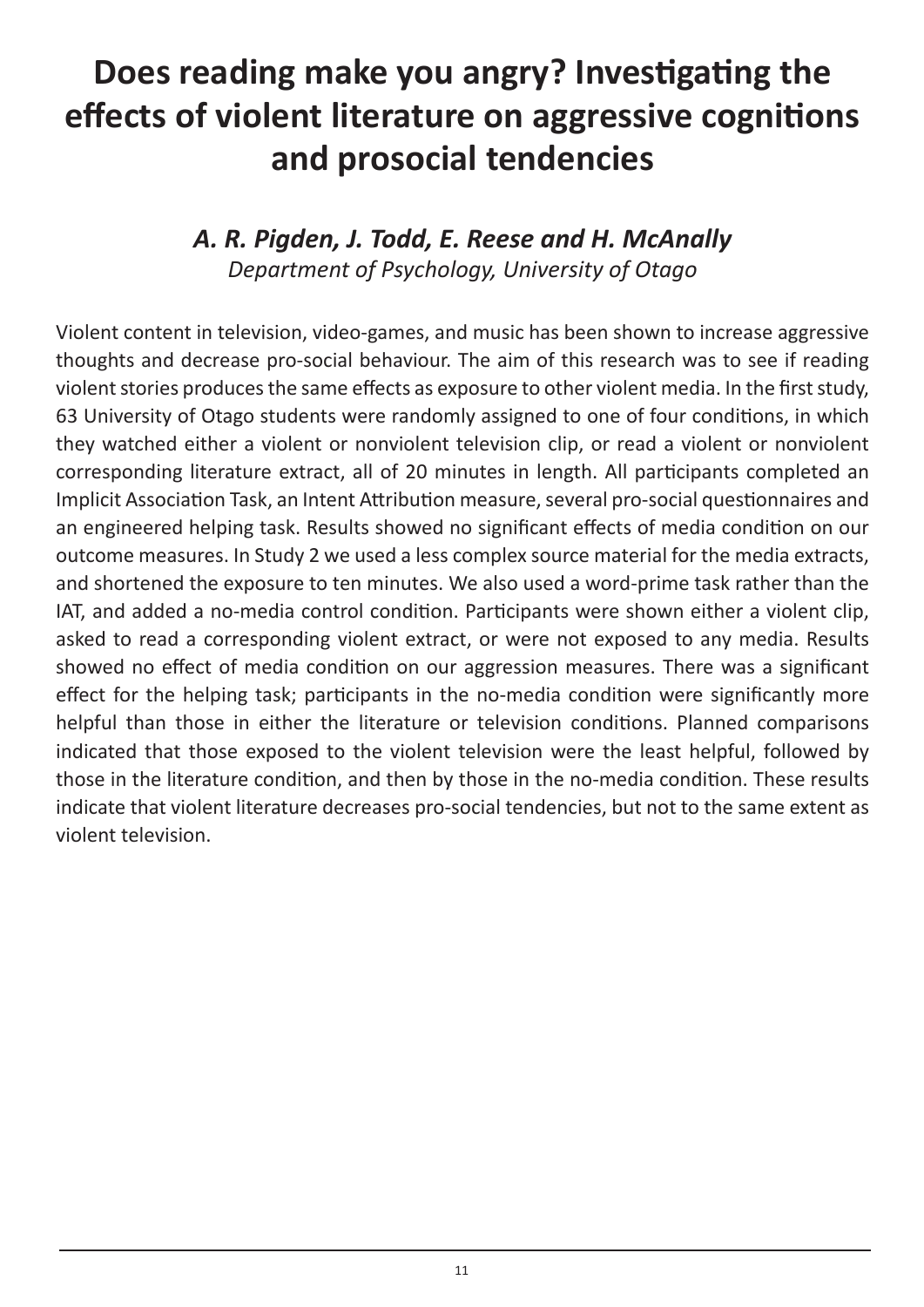### **Using gene transfer to combat Alzheimer's Disease**

*M. F. Yahaya 1,2,3, S. M. Hughes 2,3 and W. C. Abraham 1,3 Departments of 1 Psychology, 2 Biochemistry, and 3 the Brain Health Research Centre, University of Otago*

Alzheimer's Disease (AD) is a progressive neurodegenerative disorder that mostly affects the elderly. It is the most common cause of dementia and generates enormous economic, social and healthcare costs. AD is characterised by excessive accumulation of the neurotoxic protein amyloid-β (Aβ) following the amyloidogenic processing of amyloid precursor protein (APP). To date there has been limited success in treating established AD cases. We hypothesized that established behavioural and electrophysiological deficits caused by amyloid accumulation could be mitigated or reversed by promoting secreted APP-alpha (sAPP $\alpha$ ) production, a metabolite of APP. To test this, we used lentiviral gene transfer to overexpress sAPP $\alpha$  bilaterally in the hippocampus of 10-month-old mice engineered to express two human genes with mutations characteristic of familial AD (APP/PS1), and thus leading to the development of Aβ deposition. The mice were behaviourally and electrophysiologically tested 2-3 months post-transduction. Surprisingly, our results showed no significant genotype differences in the open field, elevated plus maze, Morris water maze, Barnes maze or fear conditioning tasks, and thus the effects of sAPP $\alpha$  could not be evaluated. Subsequent electrophysiological in vitro field recordings in hippocampal slices revealed no group differences in basal synaptic efficacy or short-term plasticity. However, the magnitude of long-term synaptic plasticity (LTP) measured one hour post-induction in transgenic control mice (that received a non $sAPP\alpha$  containing vector) was significantly reduced compared to litter-matched wild-type controls treated with the same control vector. But LTP was recovered to control levels in the transgenic mice overexpressing sAPPα. These results indicate that sAPPα overexpression using lentiviral gene transfer can reduce at least some of the neurotoxic effects of Aβ, even after plaque development.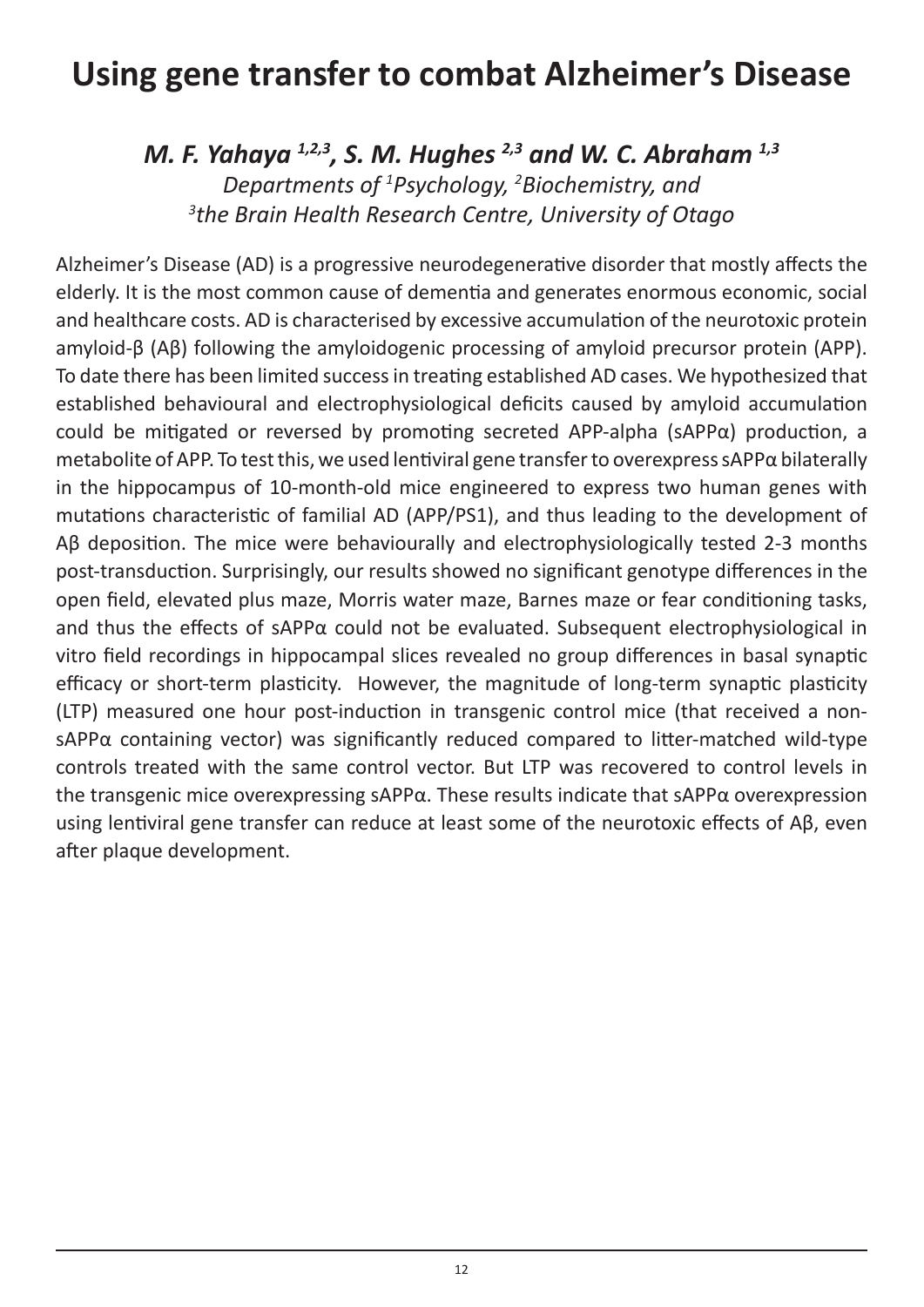### **A dual loop hypothesis of schizophrenia**

#### *T.W. Elston and D.K. Bilkey*

*Department of Psychology, University of Otago*

We present here behavioural, electrophysiological, and neurochemical evidence that taskdependent neural activity in the medial prefrontal cortex, CA1 hippocampal region, and ventral tegmental area putatively form a dual loop, connecting the cortical, limbic, and basal brain areas and that this dual loop facilitates salience perception, working memory, and attentional selection aspects of cognition. We hypothesise that it is dysfunction in this dual loop that drives the cognitive symptoms of schizophrenia, a serious neuropsychiatric condition afflicting nearly 300 million people worldwide. Our thesis is that brain rhythms reflect the transfer and syntax of neural information and that when normal rhythmicity fails, pathology ensues. Our hope is that the ideas presented here will encourage rhythm-based perspectives on brain function, healthy and pathological, and will open the door to new therapeutic avenues.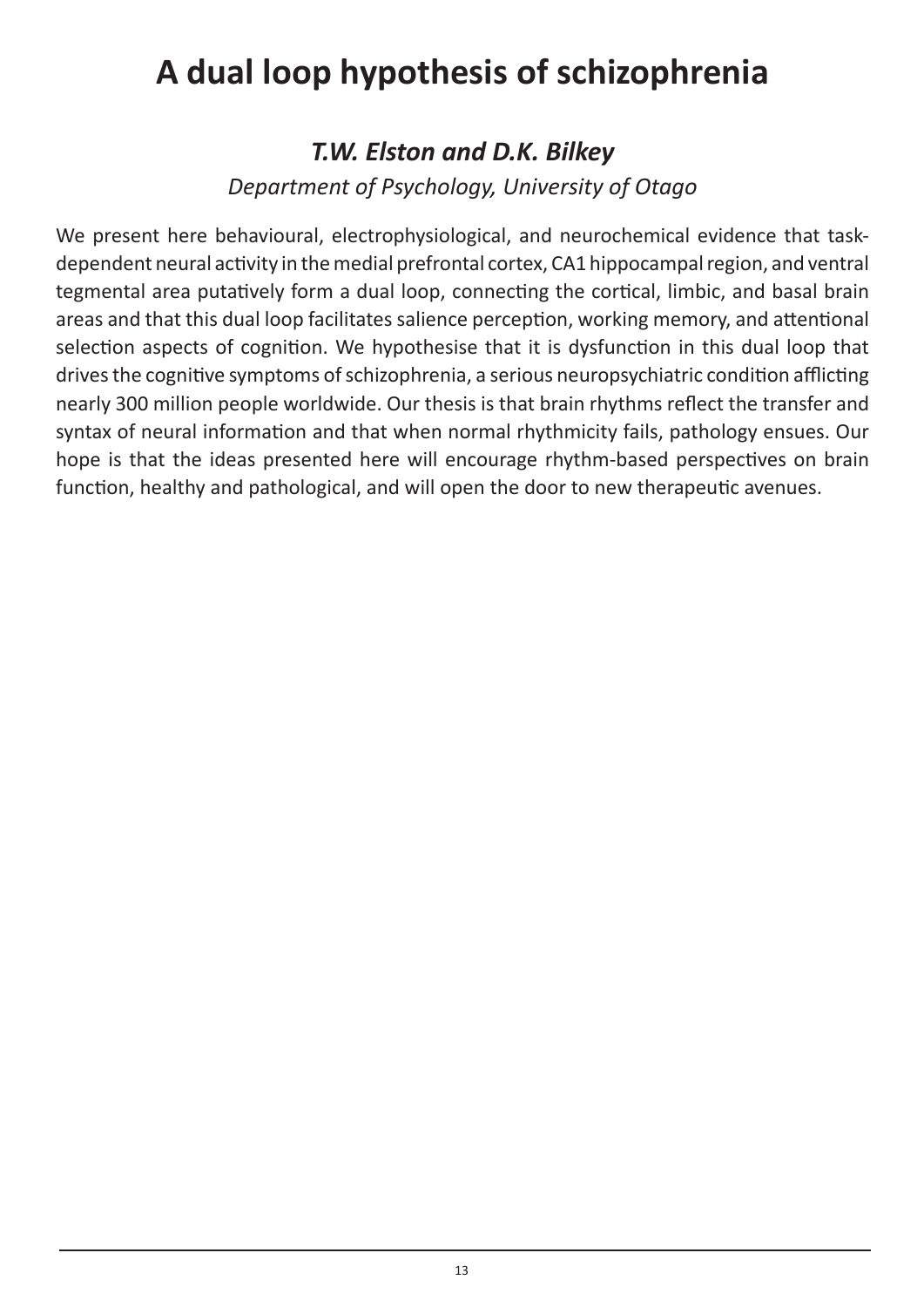## Are pigeons' choices affected by the number of **alternaƟ ves available?**

#### *E. Beeby and B. Alsop*

*Department of Psychology, University of Otago*

While choice in general has been widely researched, very few studies have focussed on examining the effect of multiple (more than two) alternatives on choice. Mathematical models of choice behaviour predict that behaviour will not be affected when multiple alternatives are present. Early research supported the models, but more recent research has found violations. Five pigeons were presented with three simultaneously available alternatives using a concurrent schedule. These alternatives were assigned to one of three reinforcer ratios, 9:3:1. The reinforcer ratios' positions were counterbalanced across pairs of birds. In some conditions all three keys were available, and in others only two keys were available. There were no significant differences in behaviour between the two- and three-key conditions. Choice does not seem to be affected by the number of available alternatives. However, preference was more extreme for the pair of alternatives with the lower pairwise reinforcer rate (3:1) than the pair with higher rate (9:3), regardless of how many alternatives were available. This differs from previous findings and may be explained by the birds responding significantly less to the 9 alternative across all conditions.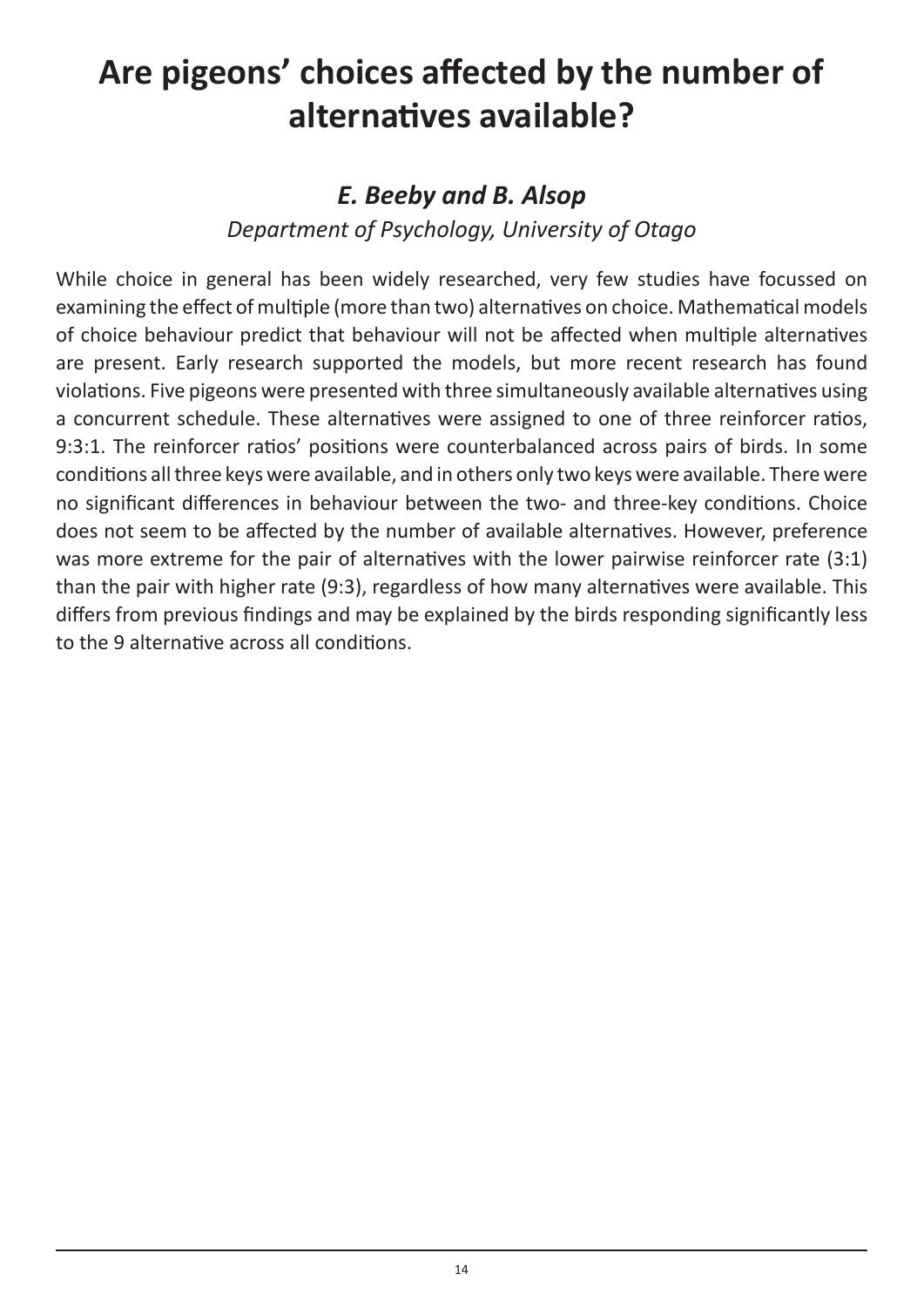# The effect of liking on having a good or bad **first name**

### *D. N. Barton and J. Halberstadt*

*Department of Psychology, University of Otago*

What makes a good or bad first name? This is an important question to ask because many of us may not put much thought into the names we assign people, animals or objects. Past research shows that names do exert powerful influences on our lives, a fact that should make us think twice before deciding on a name. Research has shown that people non-arbitrarily name shapes. This has become known as the 'bouba/kiki' effect. This effect has also been replicated in experiments with faces, where people prefer to name faces by matching round names to round faces (congruent match) rather than round names to unrounded faces (incongruent match). Hence, people non-arbitrarily name faces too. However, what the 'bouba/kiki' effect does not show, is whether people like the shapes more when they are named congruently versus when they are named incongruently. The present study aimed to examine this aspect with faces rather than shapes. In this study participants completed one of three conditions (positive prime, negative prime, and control). In the two priming conditions they were asked to name faces from a selection of names and then rate the person on how much they liked them. In the control condition they simply rated the person without naming them. Results showed that naming a person increases liking for them irrespective of the priming condition, but overall liking is higher for congruently named faces. This study supports the hypothesis that when you have a name that matches your face people will like you more than when your name and face are mismatched.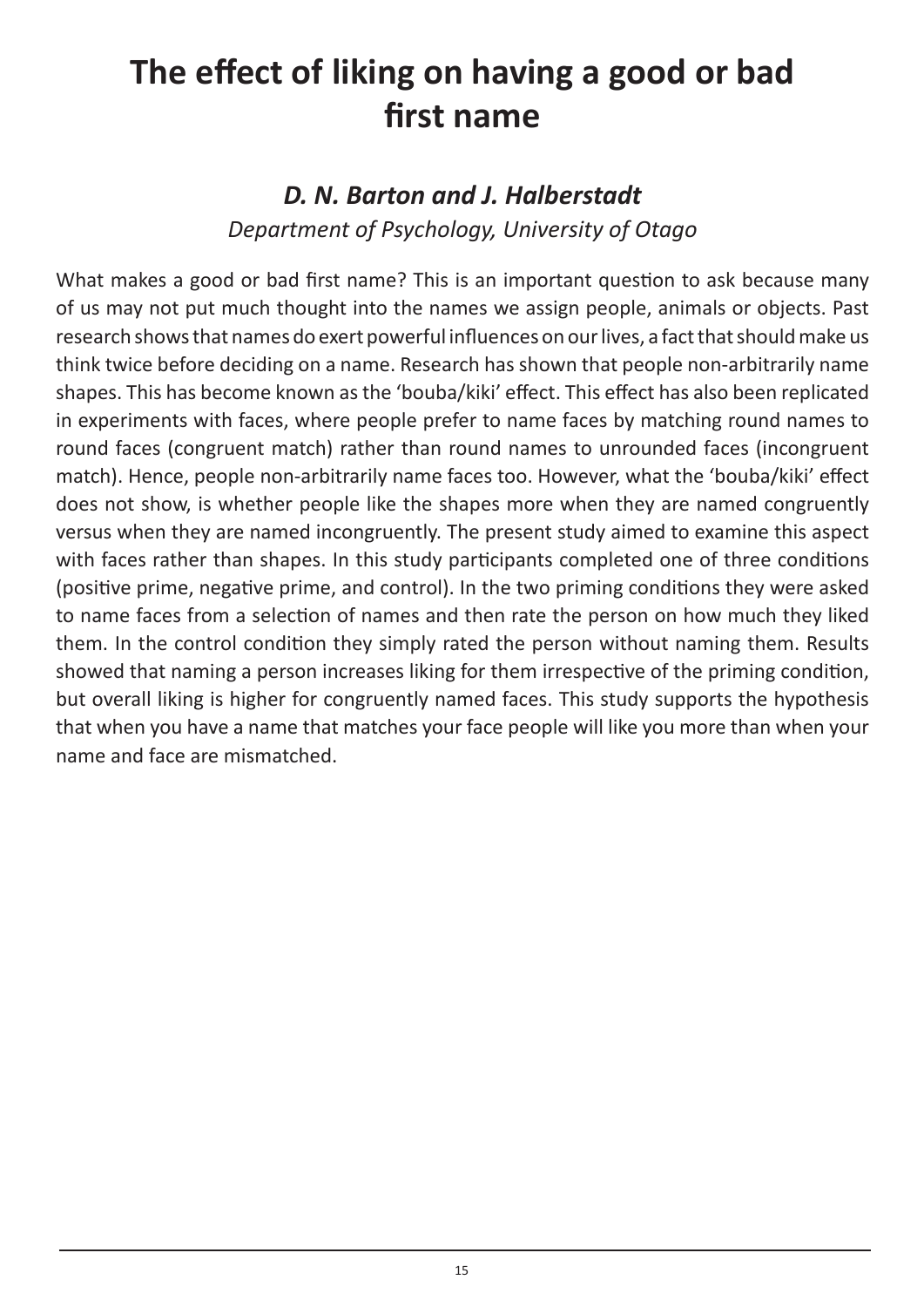### **Paperbacks and prejudice: Can reading fiction influence attitudes towards women?**

### *K. F. Redman and J. Halberstadt Department of Psychology, University of Otago*

Reading fiction has been associated with many positive benefits for social skills, empathy, and language development, but it is also a powerful method of persuasion. Prior research has shown that young children's gendered behaviour may be influenced by fiction stories that contain traditional or non-traditional gender roles, and that adults' beliefs about stigmatised groups (homosexual men, immigrants, Arab-Muslims) may be positively influenced through fiction reading. The present research aimed to investigate whether reading, in adult samples, can be a method to challenge sexism. A correlational study of 74 University of Otago Psychology undergraduates was conducted to assess reading habits and levels of sexism. Sexism was assessed through the Ambivalent Sexism Inventory, a measure of both hostile and benevolent sexism. A significant negative correlation between reading and sexism was found across the sample, after controlling for several measures (gender, age, need for cognition, ability to be 'transported' into text, empathy, and resistance to persuasion). It was concluded that reading more overall was related to lower levels of stereotypical beliefs about women. Future research is indeed justified in examining reading interventions for sexism.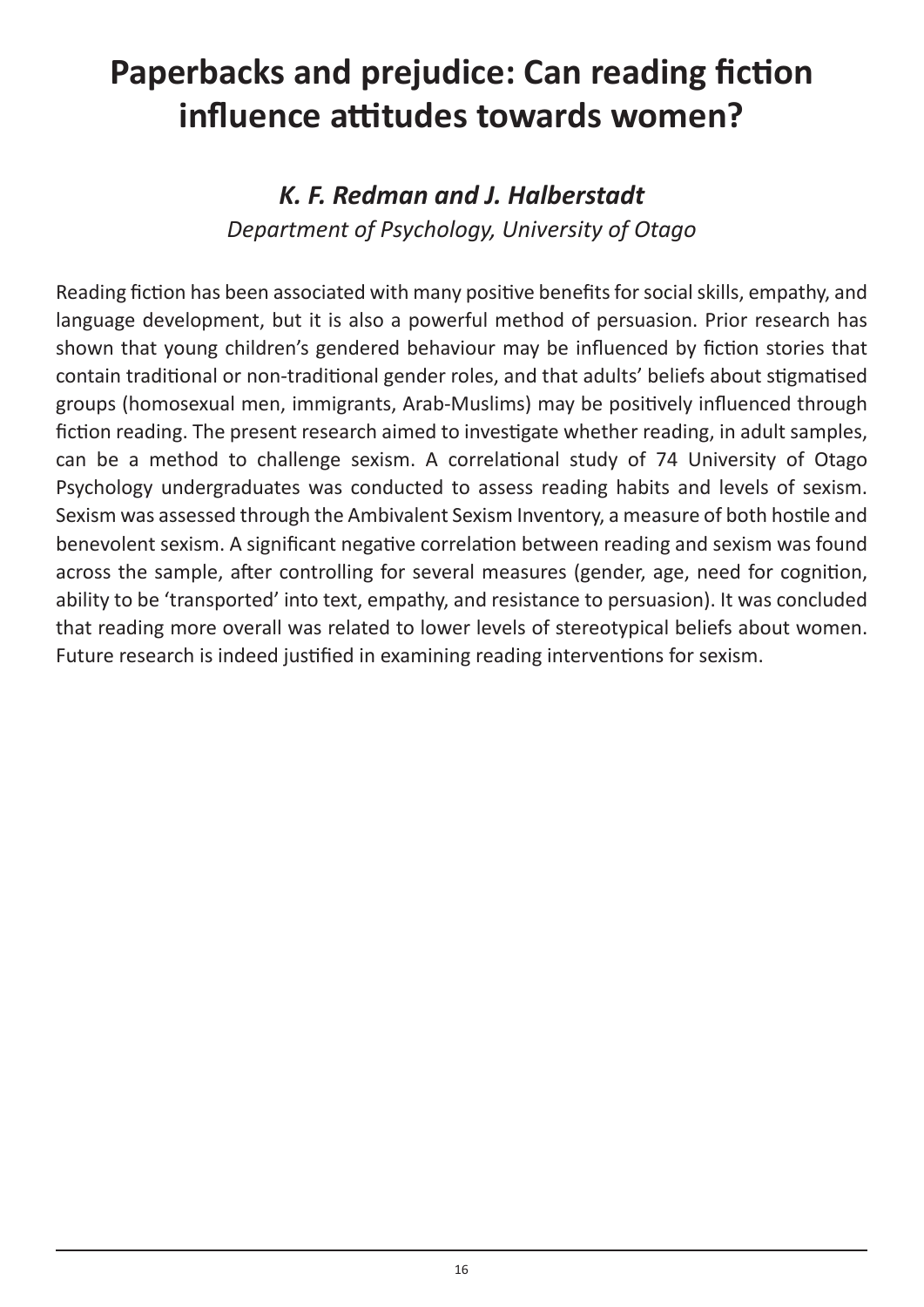# **Alcohol appraisals and their impact on remembering and predicƟ ng emoƟ onal response to alcohol**

#### *V. Karimirad<sup>1,2</sup>, T. Patterson<sup>1</sup>, H. Hayne<sup>2</sup>, and J. Gross<sup>2</sup>*

*Departments of 1 Psychological Medicine and 2 Psychology, University of Otago*

Appraisals, that is people's thoughts and attitudes about a certain category, determine their consequent behaviours toward that category. These appraisals are not formed only in one stage of life and only within one context such as family, but they develop over time and within different contexts. Appraisals are not stable, rather they change over time and these changes influence remembering and predicting relevant emotional responses. The overall aim of our study is twofold. First, we will examine individuals' alcohol appraisals, how they develop in three different contexts (family, peer relationship and the university orientation day), and how these appraisals relate to current drinking behaviour. Second, we will examine whether changes in alcohol appraisals impact on remembering and predicting emotional response to alcohol. In the first experiment 39 university students were interviewed using a semi-structured interview protocol about their views on alcohol and their experiences with alcohol during their childhood, peer relationship and university orientation day. To examine the relationship between alcohol appraisals and drinking behaviour, the interviews will be transcribed and thematically analysed to identify common themes in alcohol appraisal and how they relate to drinking behaviour. In the second experiment, participants' alchol appraisals will be ascertained via explicit and implicit questionnaires. We will also ascertain their past emotional experience with alcohol, their forecasted emotional reaction to a future alcohol relevant experience, and then attempt to manipulate their alcohol appraisal via an alcohol related video clip. We hypothesise that individuals' drinking behaviour will be related to their alcohol appraisals. We also hypothesise that the manipulation of alcohol appraisals will influence remembering and predicting emotional responses to alcohol.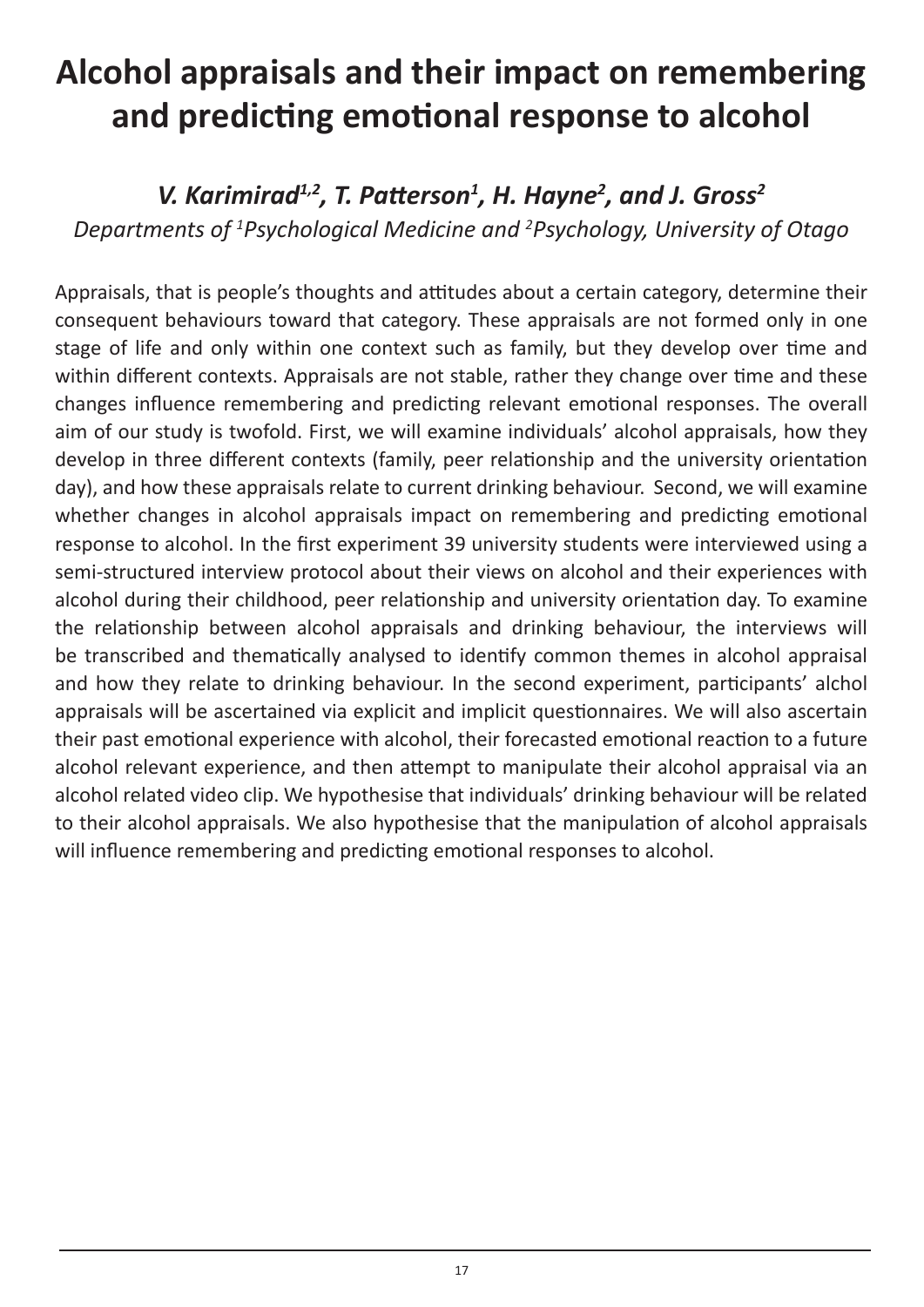## Living with an invisible neurological condition: An **interpretaƟ ve phenomenological analysis**

### *A. H. C. Barham1 , G. J. Treharne1 and D. L. Snell2*

*1 Department of Psychology, University of Otago 2 Department of Orthopaedic Surgery and Musculoskeletal Medicine, University of Otago Christchurch and Concussion Clinic, Brain Injury Rehabilitation Service, Burwood Hospital, Canterbury District Health Board, Christchurch*

This qualitative study aimed to explore the lived experience of people with an invisible neurological condition that is either congenital or acquired. Few studies have focused on the impact of traumatic brain injury (TBI) on family life from the patient's perspective. Very few qualitative studies on prosopagnosia have been published, and most have been single-case clinical studies, providing no insight into any shared issues. In the present study four individuals (aged 44-68) with invisible neurological conditions were interviewed: one man and one woman with congenital prosopagnosia and one man and one woman who both sustained a TBI as adults. The research questions were: what is it like to live with an invisible neurological condition? And what is the effect on the family? Participants with a current partner and children were therefore recruited and interviewed by the first author using a semi-structured format. Each interview transcript was repeatedly read and coded systematically by the first author in order to generate themes which were then integrated across participants and verified in discussion with the co-authors. Three themes were found: managing impairments, moral failure, and loneliness. The participants found alternative ways to handle everyday activities with which they have some impairment. Sometimes these means of coping were seen by themselves and others as being lazy or uncaring. Being judged or misunderstood can make people with invisible neurological conditions feel lonely. These results suggest that helping family members and the general public understand the wideranging impact of various neurological conditions may increase the wellbeing of people with those conditions.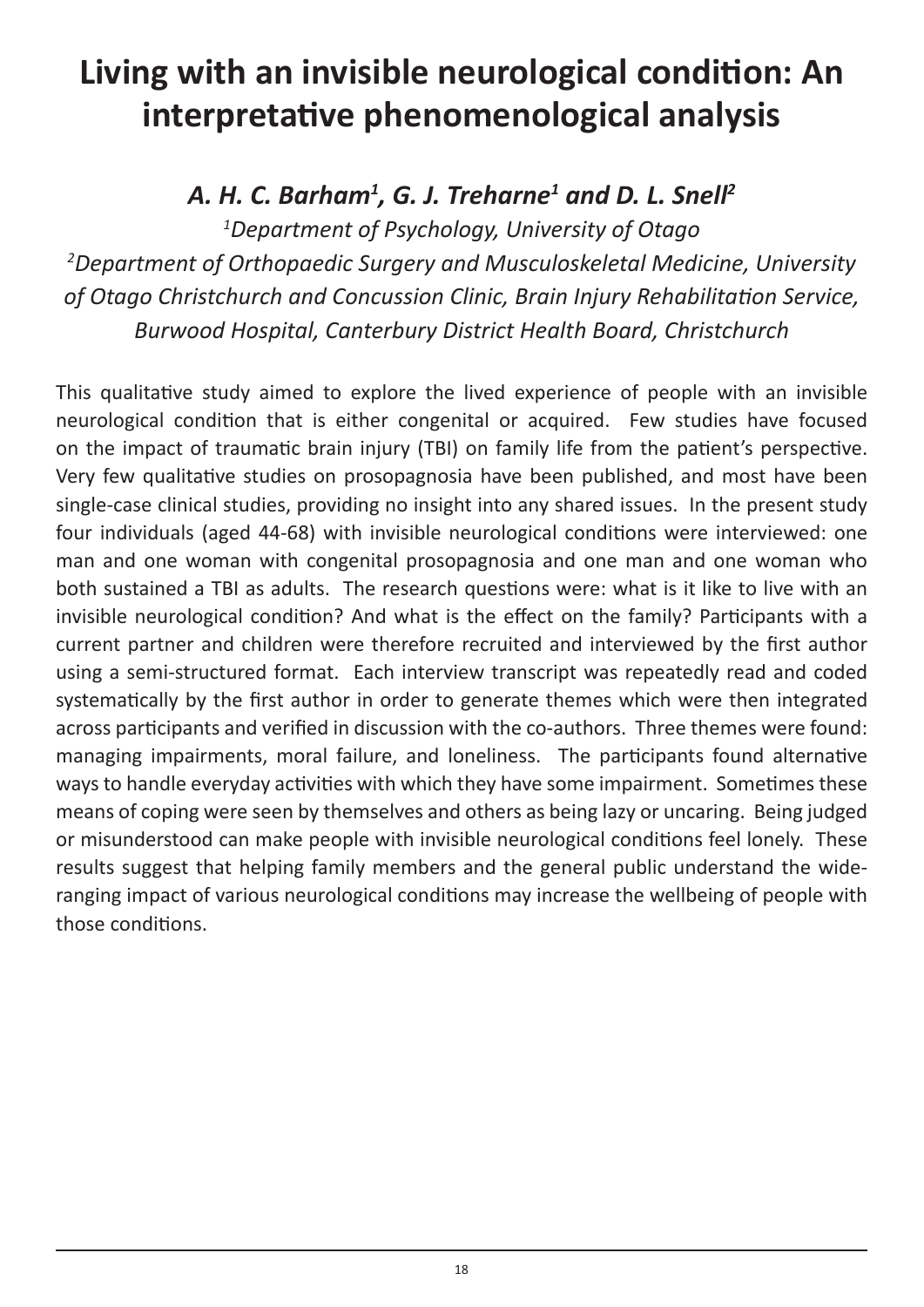# A.B.C. links to reading: Associations between **academic enabling skills, reading performance, and sleep-disordered breathing in children**

### *R. Harding1 , L. Flannery1 , C. Lobb2 , R. Luo2 , A. Gill3 , B. Galland2 and E. Schaughency1*

*Departments of 1 Psychology, 2 Women's and Children's Health, Dunedin School of Medicine, University of Otago, and 3 Ministry of Social Development, Wellington*

We examine the interrelations of sleep-disordered breathing (SDB) and academic performance in eight-year old children, exploring associations with broader academic enabling skills. SDB was assessed through parent-reported history of symptoms and physical examination of features related to SDB. Parent-completed questionnaires provided demographic and health information and ratings of attentional and behavioural regulation. Teachers provided overall teacher judgements for progress in reading and ratings of general learning problems. Both parents and teachers rated executive function and communication skills. Researchers assessed accuracy and fluency in oral reading and analysed children's retelling of reading passages (in a subset of the sample). Preliminary analyses suggest bivariate associations between academic, SDB, and behavioural measures. Exploratory independent t-tests found significant differences as a function of gender on some academic enabling skills, suggesting gender as a possible predictor for these measures. Results show significant correlations with SDB, demographic, learning, and academic enabling outcomes. These relations held in multivariate analyses, wherein SDB contributed to variation in reading progress and academic enabling skills above and beyond the contribution of demographic covariates. Given that academic enabling skills are predictors of achievement, we then explored whether these skills mediated the links between SDB and academic performance. Further analyses will examine additional academic outcomes (e.g., maths) and investigate implications of developmental trajectories of SDB to academic outcomes in longitudinal analysis from preschool to age 8. Findings will increase understanding of possible adverse developmental impacts of under-recognized early and chronic SDB on learning and development.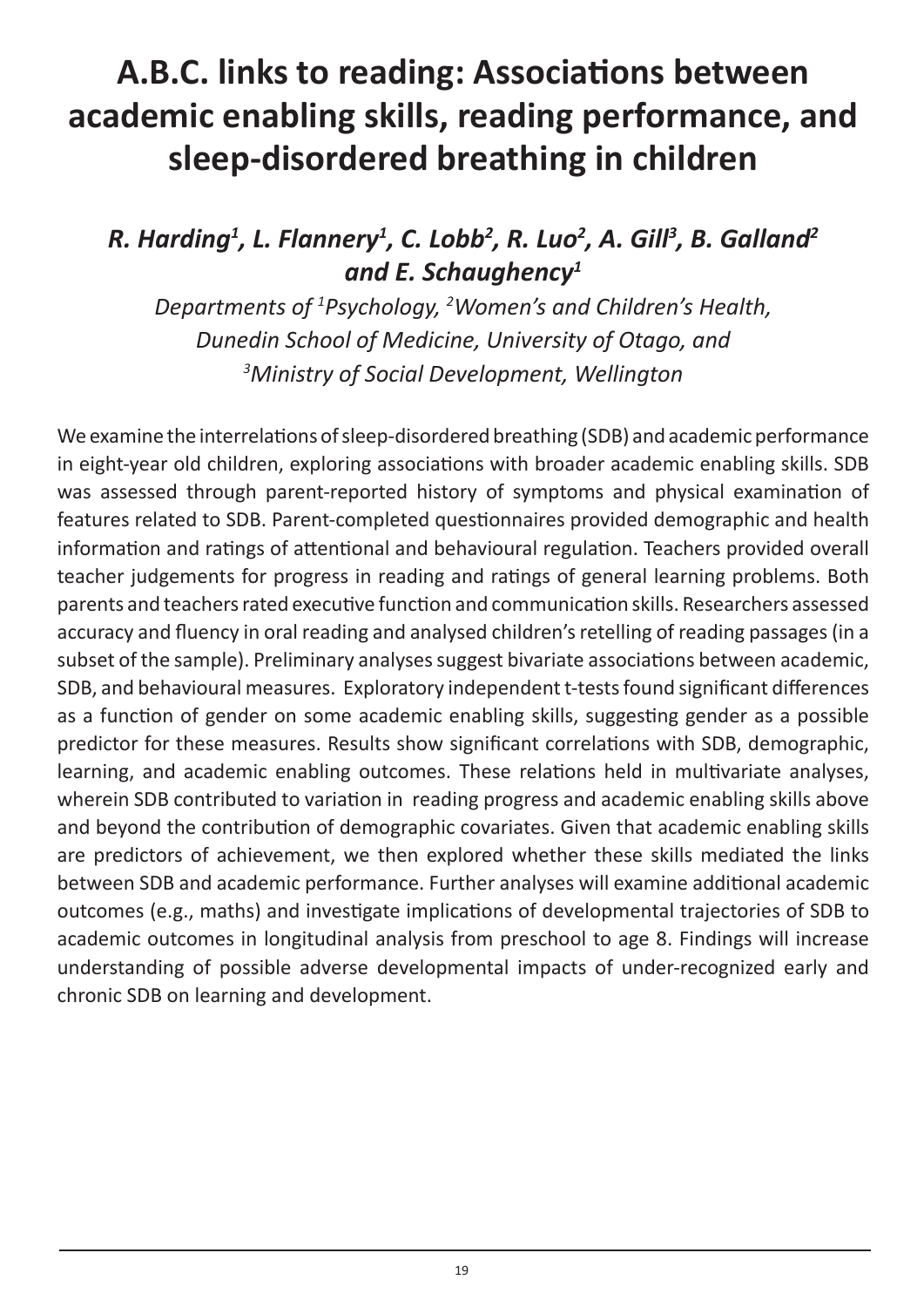# **School performance in children before and after adenotonsillectomy: A case control study**

#### *S. Maessen1,2, C. Lobb1 , B. Galland1 , P. Dawes3 and E. Schaughency2*

*1 Departments of Women's and Children's Health, 2 Psychology, and 3 Otorhinolaryngology, University of Otago*

The resolution of sleep-disordered breathing (SDB) by adenotonsillectomy (AT) in children is associated with further improvements in behaviour and cognition. No studies to date have used measures of academic achievement intended for short term treatment evaluation, so the effects on school performance remain unclear. The current study investigates the suitability of a number of numeracy and literacy curriculum based measures for evaluating the effects of adenotonsillectomy on school performance. Children undergoing adenotonsillectomy and matched control participants aged between 3 and 12 will be assessed at three time points using new and repurposed literacy and numeracy tasks. It is anticipated that these new measures will be sensitive to the improved academic growth that is expected after treatment of SDB. To date, data for two case control pairs has been collected for the first two time points, and illustrative case data will be presented for these participants.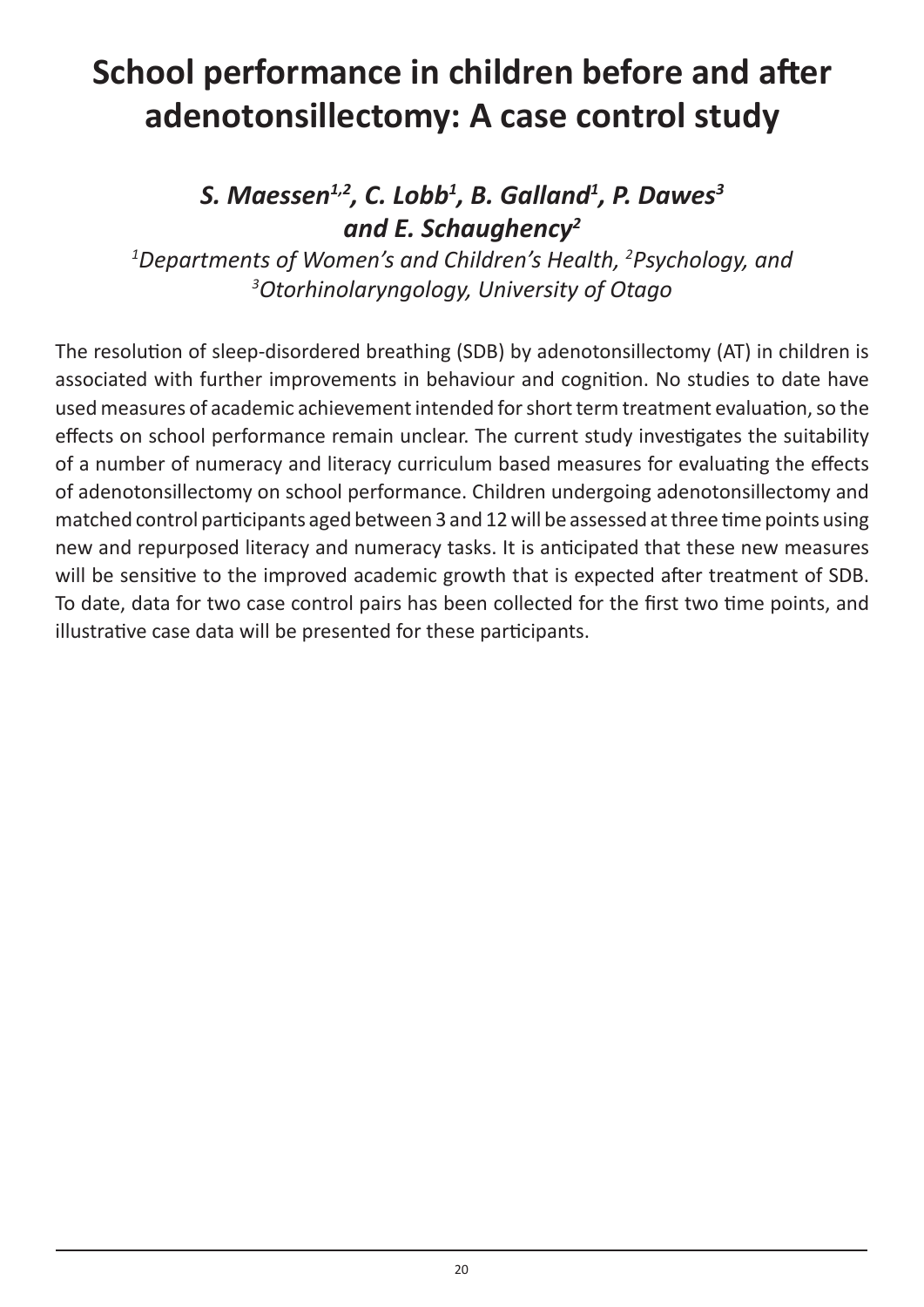# **The relationship between discrimination and belonging**

#### *O. Scobie and J. Hunter*

*Department of Psychology, University of Otago*

The relationship between intergroup discrimination and belonging was investigated. Two hypotheses were tested; the first was that low levels of belonging would lead to increased discrimination and the second was that intergroup discrimination would lead to increased levels of belonging. Three studies were conducted. Study one involved the participants' belief that they were split into two groups, but in reality all participants were in the Klee group. Experimental participants evaluated in-group and out-group members using 20 pairs of trait ratings whilst control group participants were forced to show fairness to outgroup members through distribution matrices. Participants' level of belonging was assessed before and after the evaluations and their personal state self-esteem, private collective self esteem and identity salience was measured after the evaluations. Study one showed that participants who evaluated in-group members more positively than out-group members showed increased levels of belonging. Study two was similar however social identity, group specific and personal self-esteem were measured prior to the experiment. A 3-item measure of belonging was then completed. Negative intergroup allocations were assessed via distribution matrices that represented seconds of white noise that participants were to listen to. Experimental participants were asked to allocate white noise to in-group and outgroup members. There were four control conditions; forced fairness between in-group and out-group members, in-group versus in-group, out-group versus out-group and allocation to two random persons. Participants then completed the measure of group inclusion again. Study two found participants who discriminated more towards the out-group using negative outcomes showed increased levels of belonging.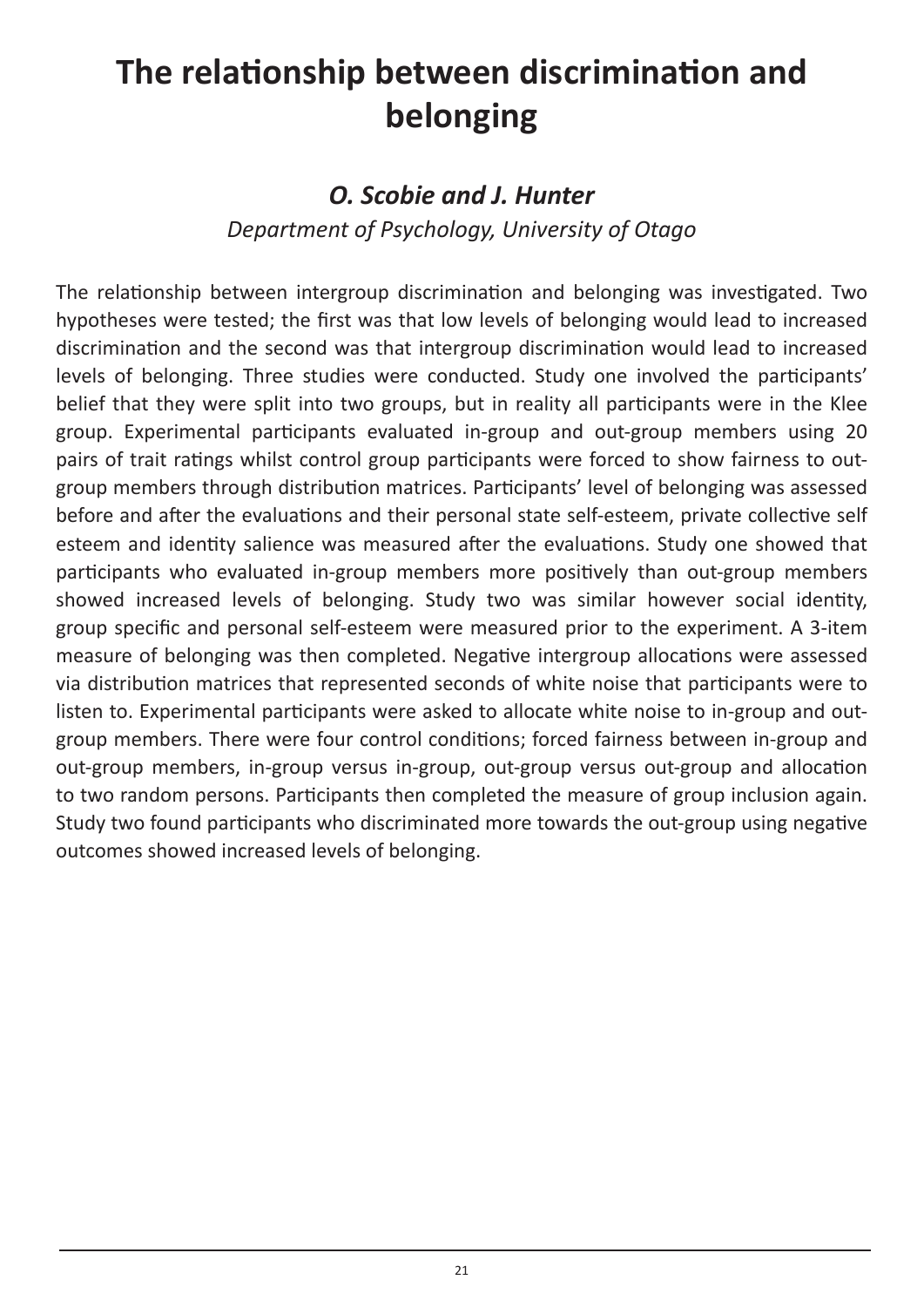# **The experience of cancer treatment: A qualitative** study of patients' experiences during adjuvant **treatment in New Zealand**

### *B. E. Aldaz1 , G. J. Treharne1 , R. G. Knight1 , T. S. Conner1 and D. Perez2 1 Department of Psychology, University of Otago 2 Oncology and Haematology Services, Dunedin Hospital*

Objective: The aim of this study was to explore the experiences of cancer patients undergoing treatment in New Zealand.

Methods: Six men and four women (n=10) participated in in-depth individual interviews. Participants had a range of cancer sites and initial surgeries and were receiving adjuvant cancer treatment at the time of the interviews. Audio-recorded interviews were transcribed. coded, and analysed using Interpretative Phenomenological Analysis.

Results: Six themes arose from the analysis: 1) Diminished well-being, 2) Role changes in intimate relationship, 3) Heightened awareness of limited time and future uncertainty, 4) A new order of priorities, 5) Resilience, acceptance and dealing with treatment difficulties, and 6) Development of trust in health professionals.

Conclusions: The impact of cancer treatment on well-being, day-to-day living, work, relationships and future outlook was mitigated by the patients' acceptance of the uncertainty and uncontrollable, optimism, present focus, and dedicated partners' support. Psychological support was deemed useful in past events or in the future if/when needed. Further research on well-being and day-to-day life in cancer patients with less social support is warranted.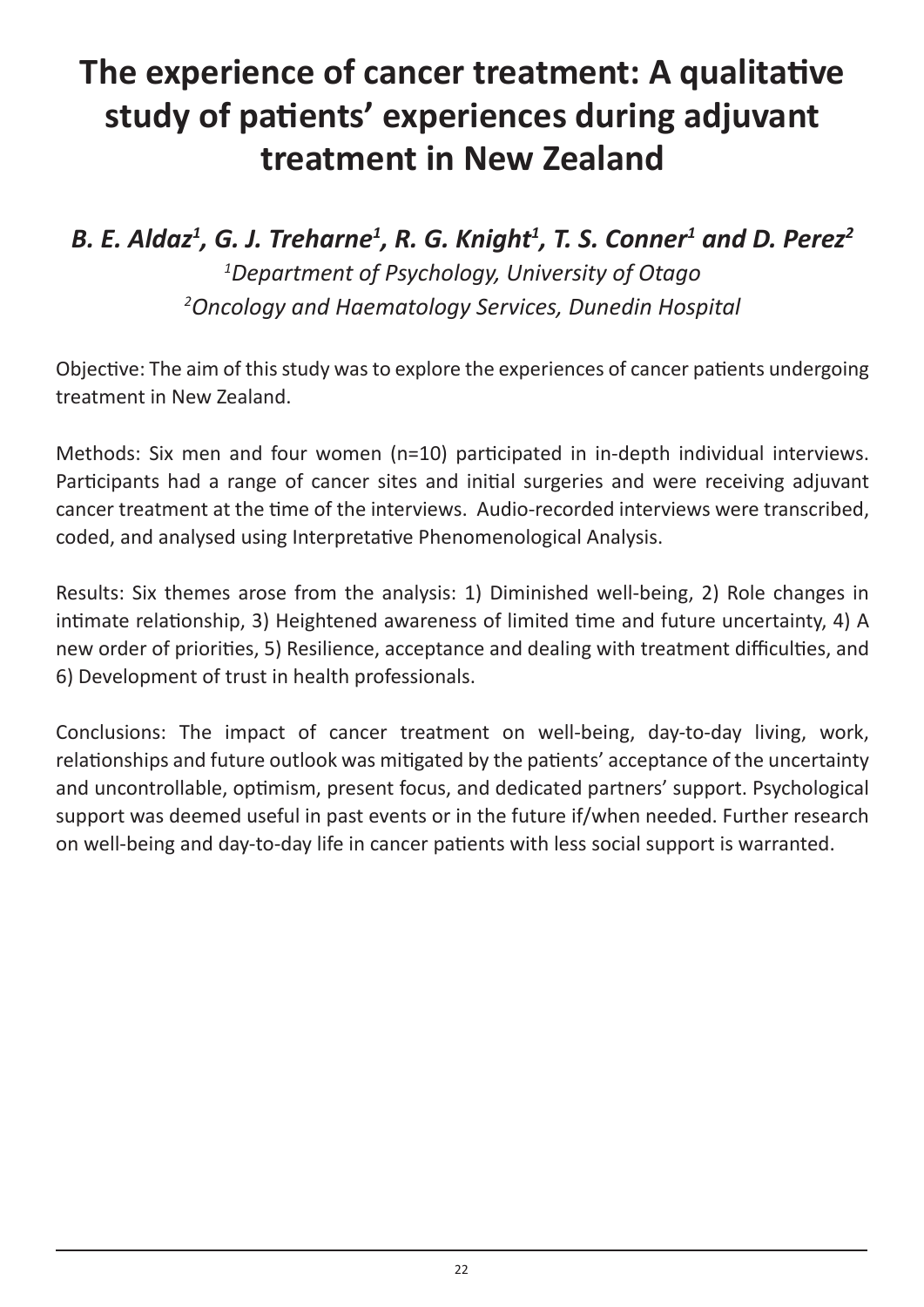### **Why not paint 1000 words? Drawing as an encoding tool**

#### *A. Cronin, H. Hayne and J. Gross*

*Department of Psychology, University of Otago,* 

Drawing during interviews has been shown to facilitate children's reports of past events; however, very little is known about the effect of drawing on the learning of information. We examined the effect of drawing on intermediate-school students' learning in a science class. All students were taught the same material about the topic of brain function but one class was asked to take notes in the form of drawings and another class was asked to take written notes. We hypothesised that there would be a difference between students who generated their own drawings and students who wrote traditional notes. We conducted follow-up testing 1- and 6-weeks post intervention to compare the effectiveness of using drawing as a learning technique. We found that drawing about the taught material was as effective as note taking on 2 of the three post-intervention measures and drawing effects were independent of students' efficacy beliefs around drawing ability. Notable outcomes of this research were the level of information that students retained and possibilities for teaching neuroscience as a topic in school science. In follow-up studies, we are examining the effects of drawing on memory with trained artists, with a view to developing programs to aid the retention of information gained in museum visits. We are also examining the effect that TED talks have on learning and attitudes and the use of pop culture references to facilitate encoding of information.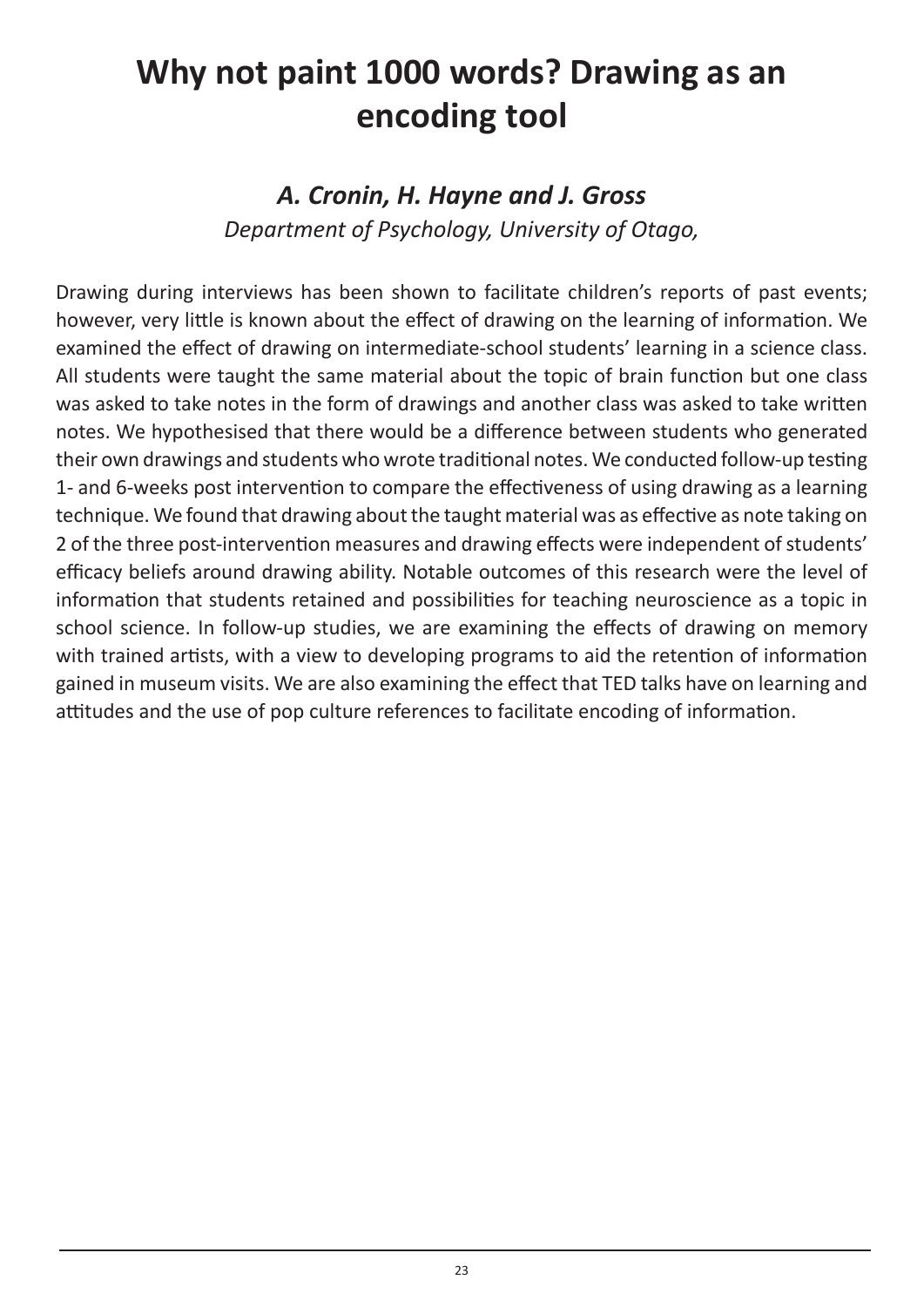# "Of course I lied, mum asked me to!" The effect of **cross-examinaƟ on on children's responses when they have been coached to lie**

#### *B. Irvine and R. Zajac*

*Department of Psychology, University of Otago*

Cross-examination has been identified as the most difficult aspect of the criminal court procedure for child witnesses. Despite the growing body of empirical evidence critiquing cross-examination, it remains the status quo. This is largely because the legal fraternity regard cross-examination as an integral tool for testing the accuracy of children's evidence. This assumption, however, has never been experimentally tested. The present study aims to address this by examining the effect that cross-examination-style questioning has on children's responses, after they have been coached to lie. Forty 6- to 11-year-olds participated in a 'computer challenge' against their parents in the laboratory. Parents were asked to coach their children to lie to the experimenter about two features of the computer challenge. Following the computer challenge, the children were interviewed with an analogue of directexamination. After a short delay, a second experimenter cross-examined all children on half of their direct-examination responses. Interestingly, cross-examination did elicit truthful responses from the children who had lied about the coached details during the directexamination interview. This finding was promising for the efficacy of cross-examination in a legal setting. However, consistent with previous research, cross-examination also prompted children to change details about the non-coached features of the computer challenge, which significantly reduced accuracy. These findings suggest that cross-examination coerces children to change their previous responses, irrespective of the truth.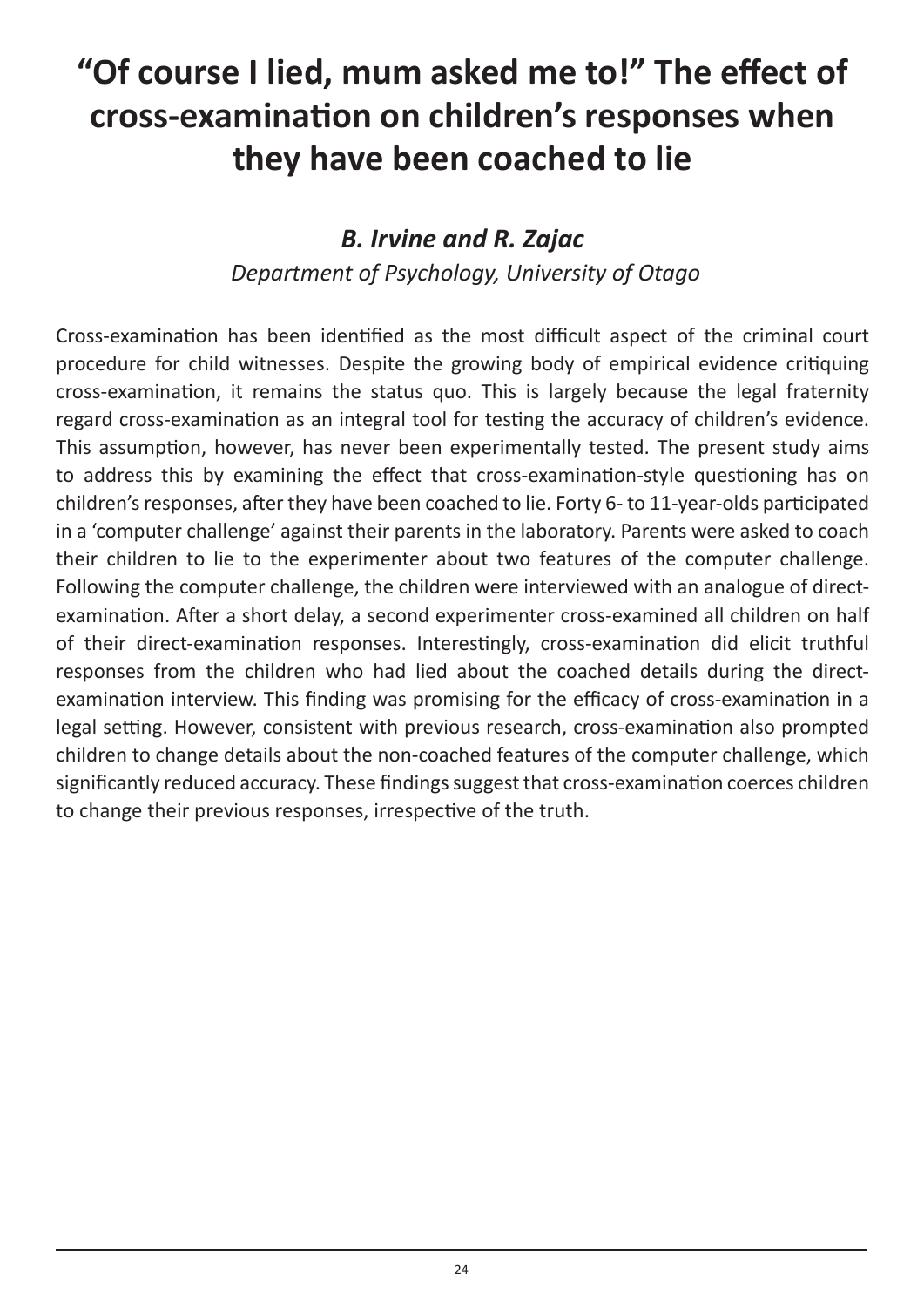### **Is bilingualism an advantage? Evidence from the Simon Task**

*C. Guido Mendes, J. Miller, T. Murachver, and M. Taumoepeau Department of Psychology, University of Otago*

Several studies point to the idea that being proficient in more than one language leads to positive cognitive gains, namely in what concerns attentional control and conflict monitoring. Such studies propose that the process of acquiring two languages and of simultaneously managing those languages, inhibiting one of them so that the other one can be accessed and used without interference, allows bilinguals to develop inhibitory control skills that extend into other cognitive domains. However, the existence of a bilingual advantage in nonverbal inhibitory processes has been challenged: some authors have highlighted methodological issues related to the control of confounding variables; additionally, recent studies have failed to replicate the bilingual advantage in conflict control, suggesting limitations to the robustness of previous findings. The present study set out to investigate the existence of a cognitive bilingual advantage in the Attention Network Test and in the Simon Task. Participants were English monolingual speakers and bilinguals with a high proficiency in English as a second language, and who had acquired English at different points in their lives, ranging from early childhood to adult age. The sample comprised 115 participants, between the ages of 18 and 67. Age, gender, socio-economic status, education level, fluid intelligence and proficiency in English were controlled for in the analysis. A bilingual advantage would have been supported by a reduced susceptibility to the conflict effect in response times and in error rates. Results showed no evidence of a statistically significant bilingual advantage in conflict effect, as both groups presented similar results in this measure.